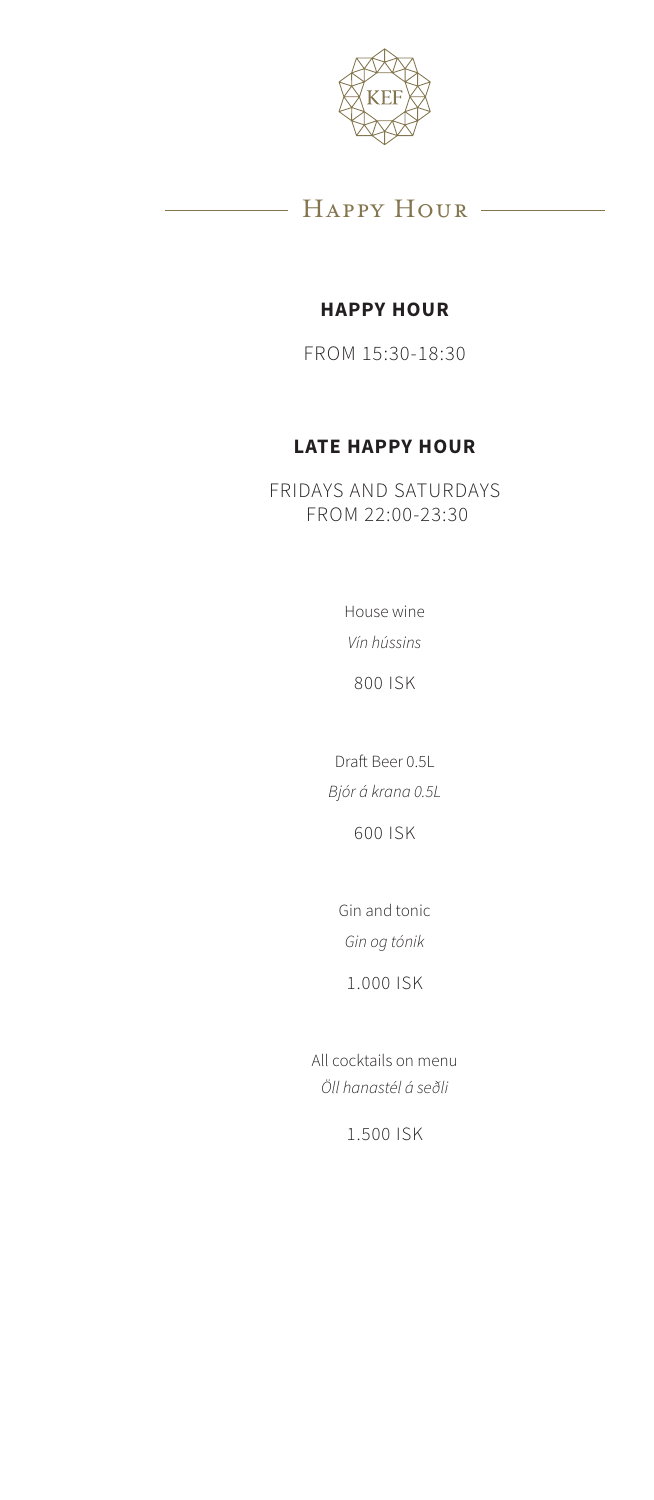

# Cocktails · Hanastél

| Aperol, sparkling wine, sparkling water<br>Aperol, freyðivín, sódavatn                                |  |
|-------------------------------------------------------------------------------------------------------|--|
| Rum, sugar, fresh mint, sparkling water, lime juice<br>Romm, sykur, fersk mynta, sódavatn, límónusafi |  |
| COSMOPOLITAN1.500 ISK                                                                                 |  |
| Vodka, cranberry juice, lime, Cointreau<br>Vodka, trönuberjasafi, límonusafi, Cointreau               |  |
|                                                                                                       |  |
| Tequila, Cointreau, lime juice, salt<br>Tequila, Cointreau, límonusafi, salt                          |  |
|                                                                                                       |  |
| Vodka, lime juice, ginger beer<br>Vodka, límonusafi, engiferbjór                                      |  |
| ESPRESSO MARTINI1.500 ISK                                                                             |  |
| Espresso, Vodka, Baileys, Kahlua                                                                      |  |

We also make classic cocktails *Við gerum líka klassíska kokteila*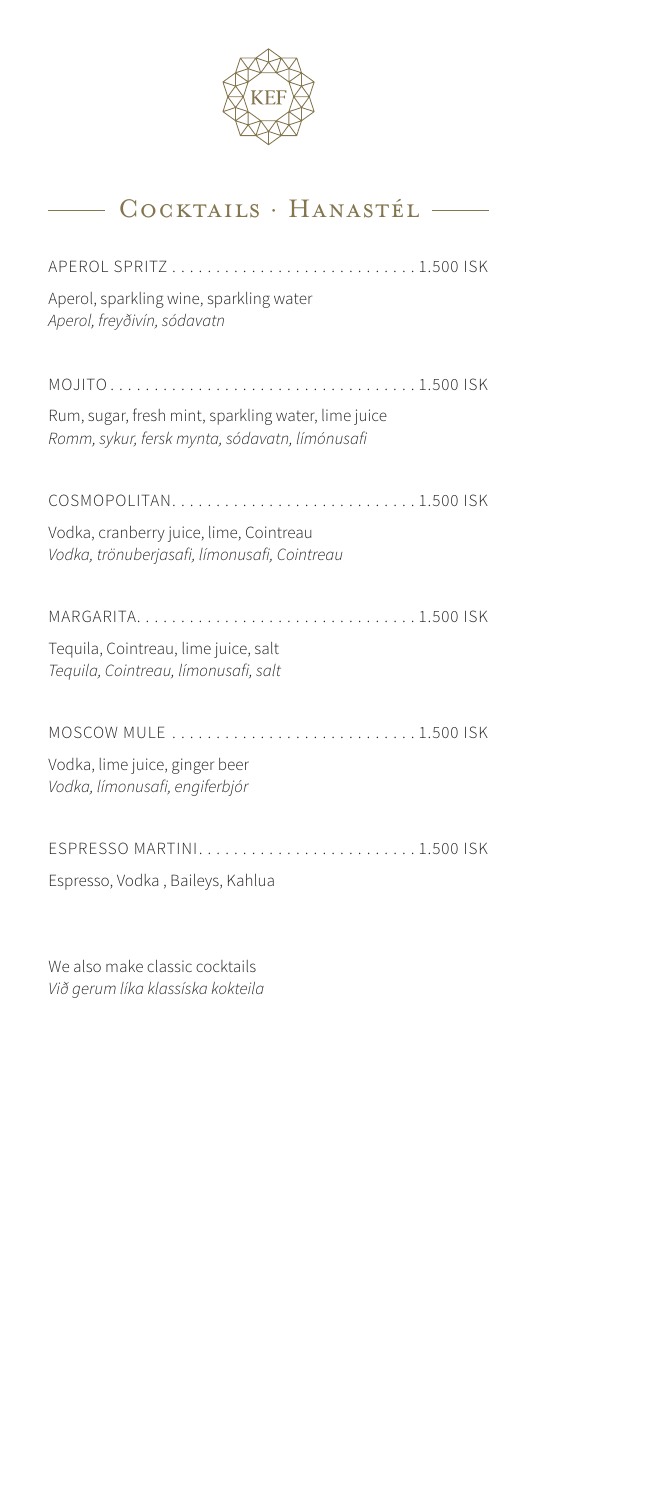

### - HOUSE WINE · VÍN HÚSSINS -

WHITE WINE · HVÍTVÍN

*Glass / Bottle* Bouchard Ainé & Fils. Blanc de Blancs - France . . 1.000 / 4.500 ISK Dark Horse. Pinot Grigio - USA .................. 1.000 / 4.500 ISK

RED WINE · RAUÐVÍN

| Glass / Bottle                                               |
|--------------------------------------------------------------|
| Bouchard Ainé & Fils. Rouge Rubis - France 1.000 / 4.500 ISK |
| Dark Horse. Cabernet Sauvignon - USA. 1.000 / 4.500 ISK      |

SPARKLING WINE · FREYÐIVÍN

|                                     | 187 ml |
|-------------------------------------|--------|
| La Marca Prossecco - Italy1.400 ISK |        |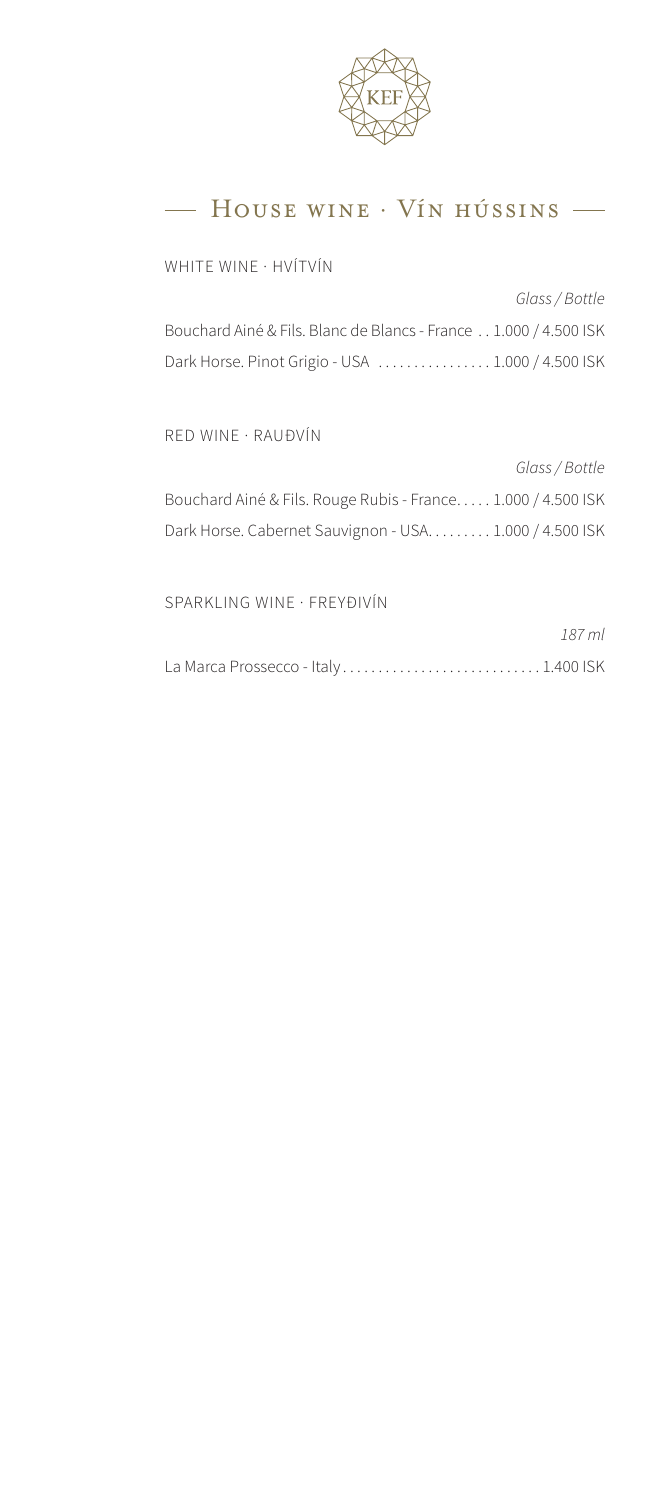

### $\frac{1}{\sqrt{N}}$  Wine  $\cdot$  Vin  $\frac{1}{\sqrt{N}}$

#### WHITE WINE · HVÍTVÍN

|                                                                   | 750 ml |
|-------------------------------------------------------------------|--------|
| Bramito Chardonnay. Castello Della Sala. Umbria - Italy 6.700 ISK |        |
| Bourgogne - France                                                |        |
| Franck Millet Sancerre - France  8.100 ISK                        |        |
| Riesling, Domaine Trimbach. Alsace - France 6.600 ISK             |        |
| Casa Rojo-La Marimorena, Rias Baixas - Spain7.200 ISK             |        |

#### RED WINE · RAUÐVÍN

#### DESSERT WINE · SÆTVÍN

|                                                    | .500 ml |
|----------------------------------------------------|---------|
| Barone Montalto, Moscato. Sicily - Italy 5.190 ISK |         |

#### SPARKLING WINE · FREYÐIVÍN

|                                   | 750 ml |
|-----------------------------------|--------|
| Bollinger Special Cuvée19.800 ISK |        |
|                                   |        |
|                                   |        |
|                                   |        |
|                                   |        |

ROSÉ · RÓSAVÍN

| 750 ml |
|--------|
|        |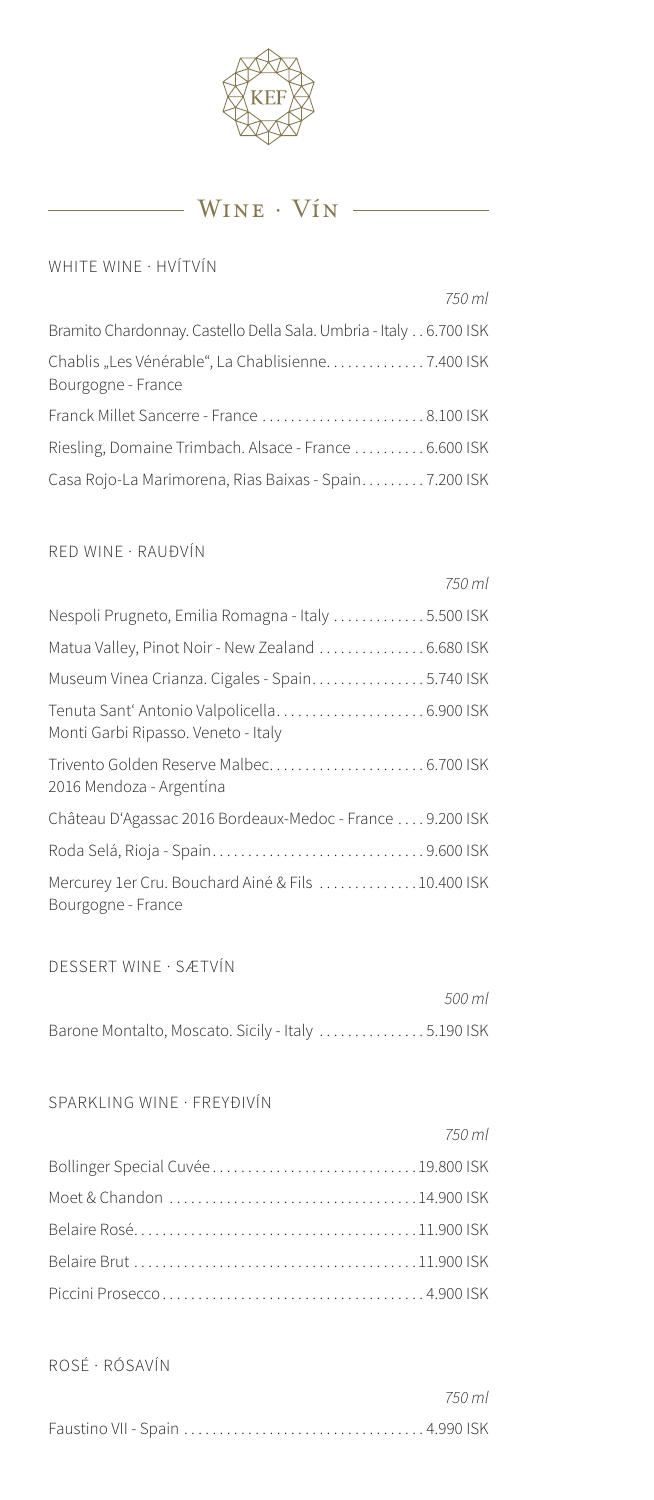

## BEER · BJÓR

#### BOTTLED BEER · BJÓR Í GLERI

|                                 | 330 ml |
|---------------------------------|--------|
|                                 |        |
| Einstök Toasted Porter1.300 ISK |        |
|                                 |        |
|                                 |        |

#### DRAFT BEER · BJÓR Á KRANA

### CIDER · SÍDER —

## RUM · ROMM

# $GIN$

| Mombasa Club Strawberry1.300 ISK |  |
|----------------------------------|--|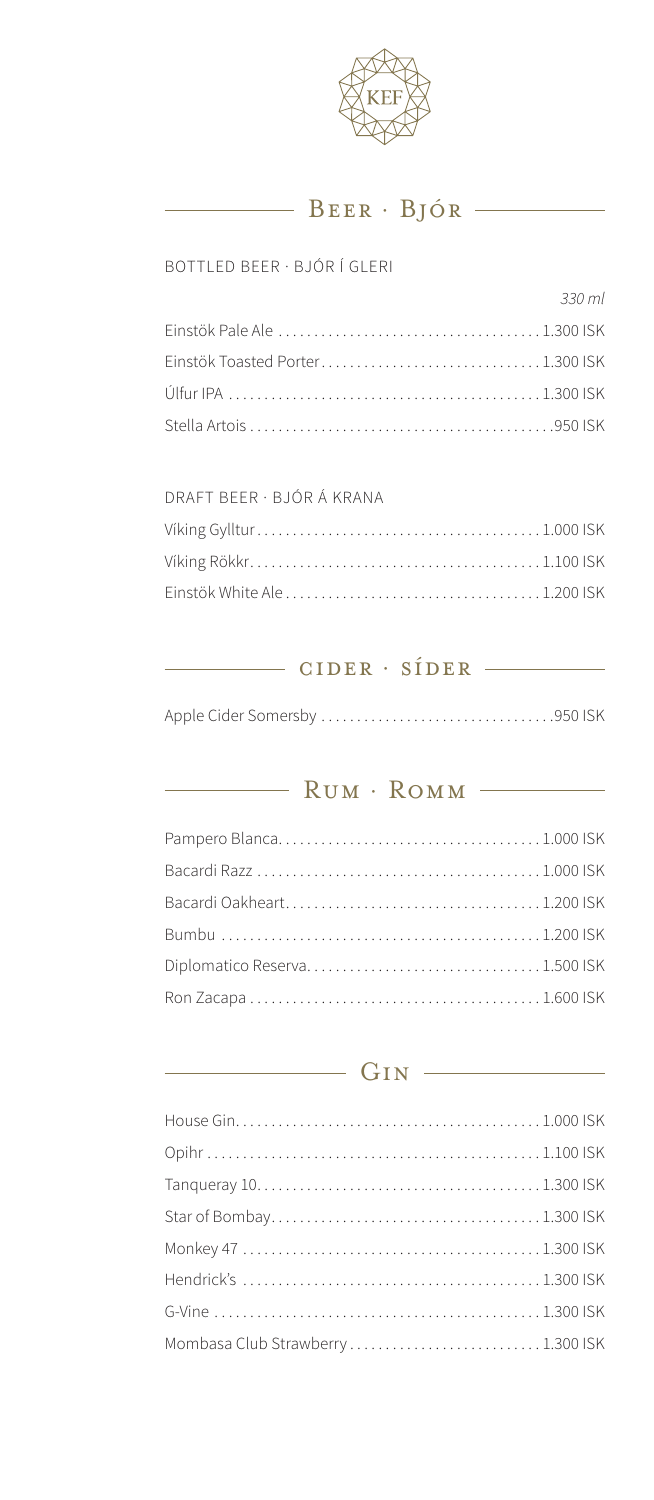

## whisky · Viskí

| Laphroaig Quarter Cask1.300 ISK       |  |
|---------------------------------------|--|
|                                       |  |
|                                       |  |
|                                       |  |
|                                       |  |
|                                       |  |
|                                       |  |
| Johnnie Walker Black Label  1.300 ISK |  |
|                                       |  |
|                                       |  |
|                                       |  |

### - SNAPS · SNAFS

## Vodka

## bitters and vermouth bitterar og vermút

 $\frac{1}{\sqrt{1-\frac{1}{2}}\left(1-\frac{1}{2}\right)}\left(\frac{1}{2}-\frac{1}{2}\right)$ 

| Gocci Vermouth di Torino  1.200 ISK |  |
|-------------------------------------|--|
|                                     |  |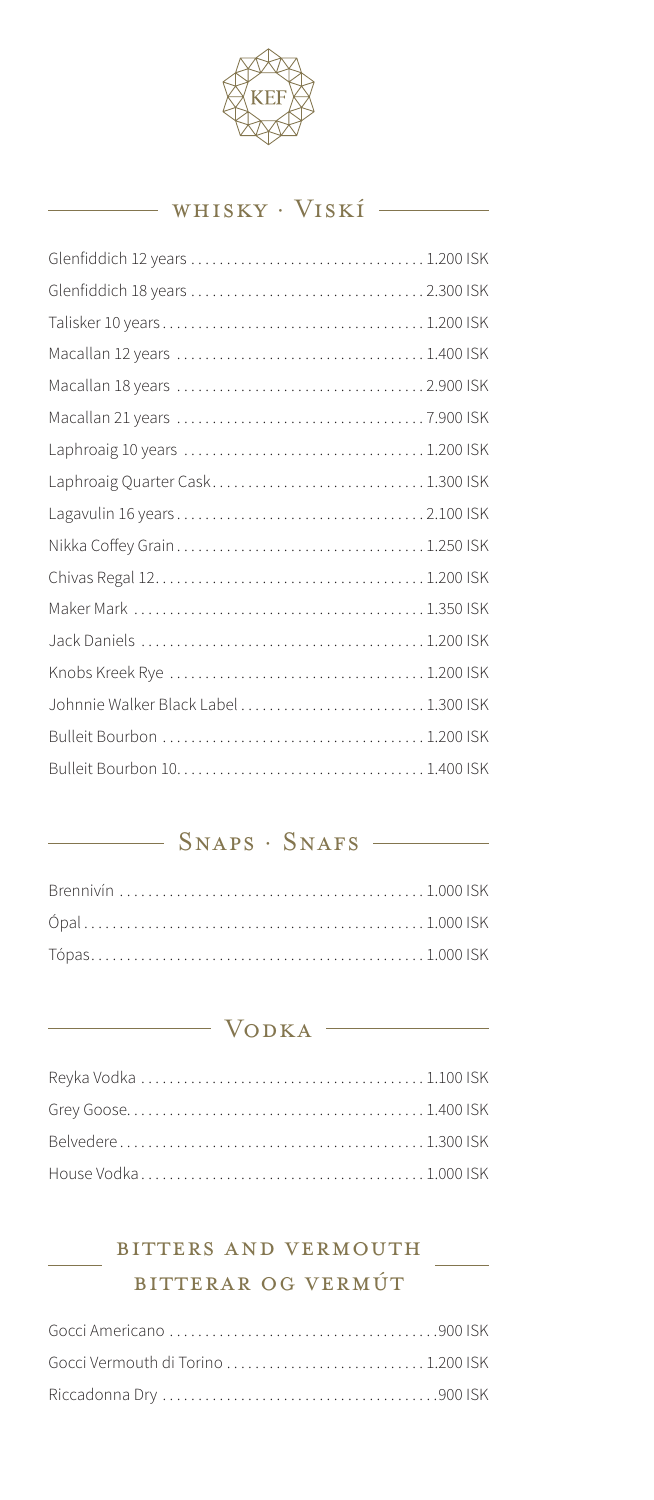

# Liquor · Líkjör

## COFFEE · KAFFI

## $-$  Soft drinks · Gosdrykkir  $-$

| 330 ml |
|--------|
|        |
|        |
|        |
|        |
|        |
|        |
|        |
|        |